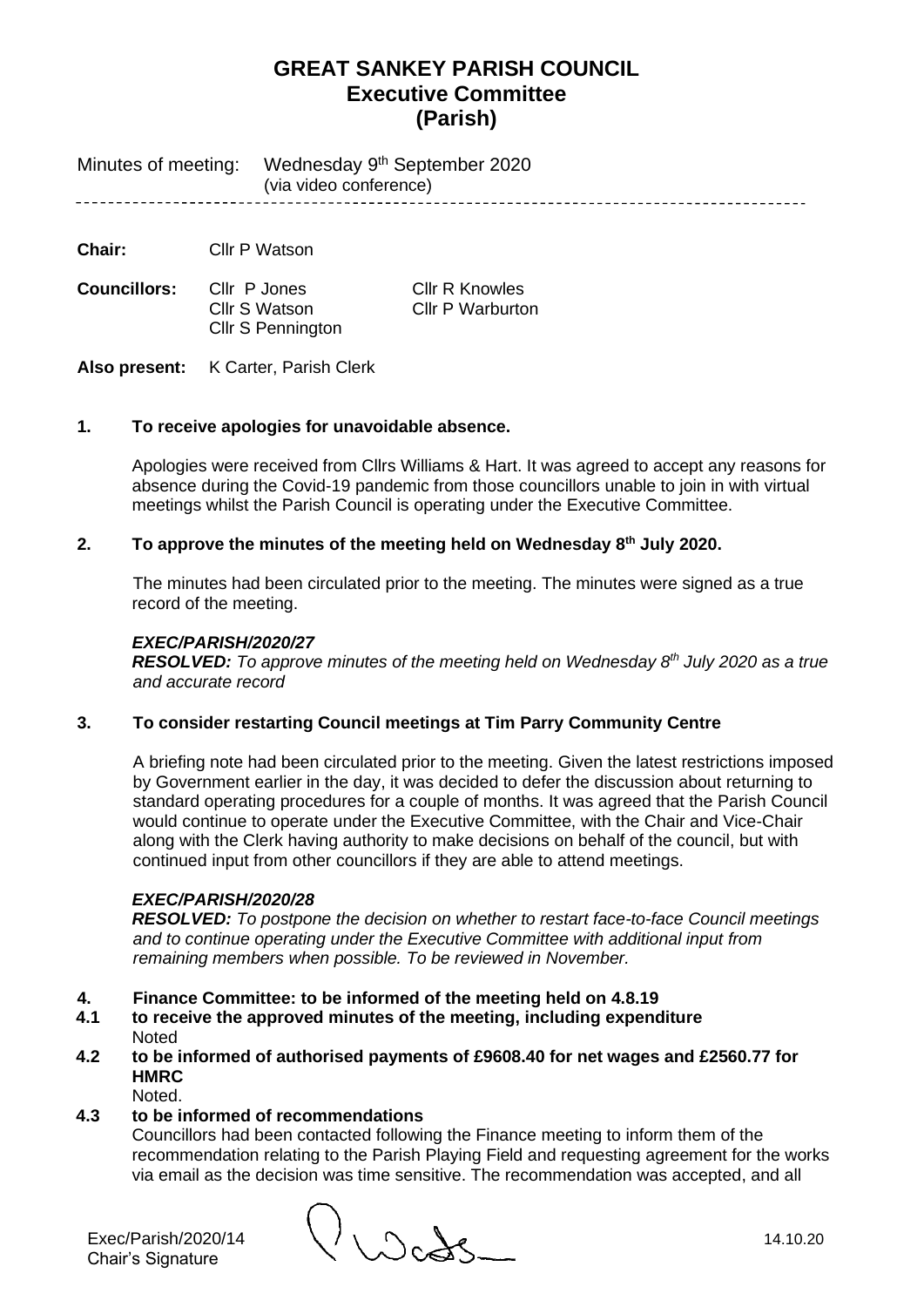Minutes of meeting: Wednesday 9<sup>th</sup> September 2020 (via video conference)

other recommendations from the meeting noted.

# *EXEC/PARISH/2020/29*

*RESOLVED: To accept the report from the Internal Auditor for the year ending 31.3.20 and take appropriate actions to address the two minor comments noted (Accounts & Audit Regs 2015, Part 4, s11)*

# *EXEC/PARISH/2020/30*

*RESOLVED: To purchase a small storage locker for the WA5 volunteer group for use at Hood Lane Community Centre if needed (Charities Act 2011, Part 1, s3 & s4)*

## *EXEC/PARISH/2020/31*

*RESOLVED: To approve the quote from J. Mallinson for basic renovation works to the Parish Playing Field (option E) at a cost of £21,115 (Open Spaces Act 1906 ss10)*

## *EXEC/PARISH/2020/32*

*RESOLVED: To agree in principle a budget of £3000 for the provision of two laptops for office staff to enable working from home subject to further information on setup costs (LGA 1972 s111).*

## **5. Finance Committee: to be informed of the meeting held on 1.9.20**

#### **5.1 to receive the draft minutes of the meeting**

Noted. One comment was raised regarding energy contracts and whether the Council would consider utilising Together Energy. This had been considered previously but the company was not fully running in Warrington at that time. This will be looked at once the contracts are due for renewal in 2022.

- **5.2 to be informed of, and have the opportunity to question, items approved for payment** Noted with no questions.
- **5.3 to be informed of authorised payments of £7458.05 for net wages and £1439.88 for HMRC** Noted.

**5.4 to consider recommendations made and decide whether to accept them** Recommendations accepted with no questions or comments.

## *EXEC/PARISH/2020/33*

*RESOLVED: To retain, and use if necessary, the remaining £1500 of the earmarked budget for the volunteer group 'Good Neighbours WA5' until November 2020 and review further at that time (Charities Act 2011, Part 1, s3 & s4)*

#### *EXEC/PARISH/2020/34*

*RESOLVED: To contact an energy consultant for advice on the installation of solar panels, subject to any costs being approved by the Finance Committee (LGA 1972 s111)*

Exec/Parish/2020/15 14.10.20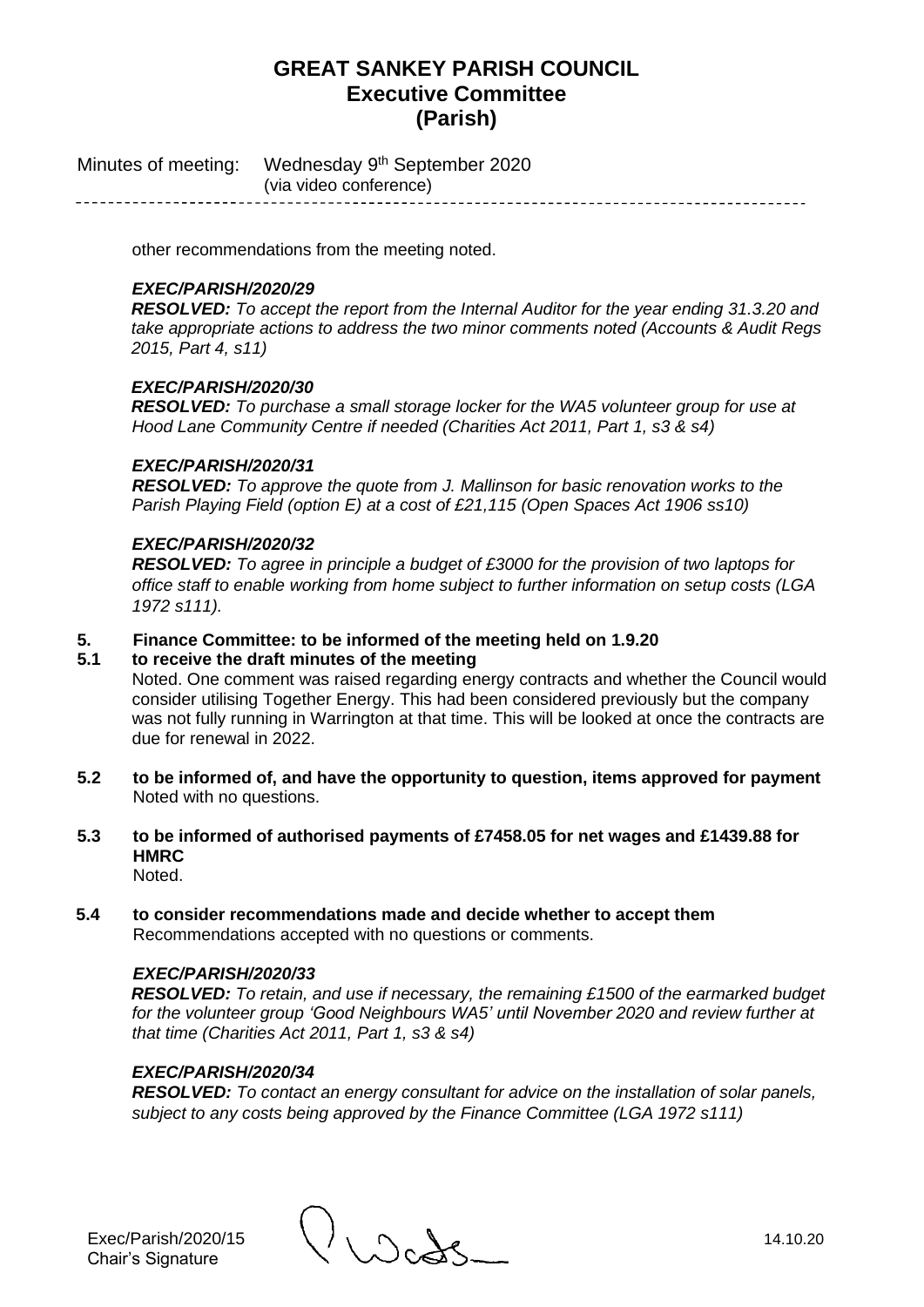Minutes of meeting: Wednesday 9<sup>th</sup> September 2020 (via video conference)

# *EXEC/PARISH/2020/35*

*RESOLVED: To accept the quote from WBC to install a 25' Christmas tree at the roundabout near Sainsbury's in Chapelford. Possible locations for 2021 to be considered at a future Parish Council meeting (LGA 1972 s144)*

# **6. To be updated on re-opening the community centres**

The community centres had re-opened on 1<sup>st</sup> September and existing customers were gradually returning. Council staff have completed risk assessments, installed cleaning stations and hand sanitiser for customers and increased the cleaning regimes at the centres. All customers are also now required to complete their own risk assessment using sectorspecific guidance for their activity. The new working practices will be monitored and amended if necessary, and government guidance will be reviewed regularly, and any changes made accordingly. New customers will not be taken on, or one-off bookings such as private functions, allowed until council officers are confident the new practices are working well and restrictions on social gatherings eased.

# **7. To consider grounds maintenance contracts**

The grounds maintenance contracts are on a three-year cycle and are due for renewal in March 2021. It was agreed that, given the difficult year and the fact that one contractor is actively engaged in an ongoing project for Vicarage Park which will be continuing throughout the winter and spring 2021, a 1-year extension should be considered for the current contractors, subject to confirmation of ongoing costs. Contractors are to be contacted for a quote for 2021-22 and these will be considered by the finance committee.

# *EXEC/PARISH/2020/36*

*RESOLVED: To consider a 1-year extension to the grounds maintenance contracts until the end of March 2022, subject to confirmation of costs and approval by the Finance Committee (Open Spaces Act 1906 ss10)*

# **8. To be updated on meetings with WBC regarding Omega and the western extension**

A virtual meeting had taken place between the Chair, Vice-Chair and WBC to express the Parish Council's and residents' concerns regarding the ongoing housing and business developments in Great Sankey and the associated issues which include a lack of proper consultation, increasing traffic levels and increasing strain on services such as schools, GP's and dentists. WBC agreed to a follow-up meeting once more information was gathered and proposed a twice-yearly meeting for the future between WBC and GSPC to maintain lines of communication.

# **9. To discuss suggestions and articles for the newsletter**

Officers advised that work on the newsletter will be starting in the next few weeks and asked for input into articles and quotes from Councillors.

Exec/Parish/2020/16 14.10.20